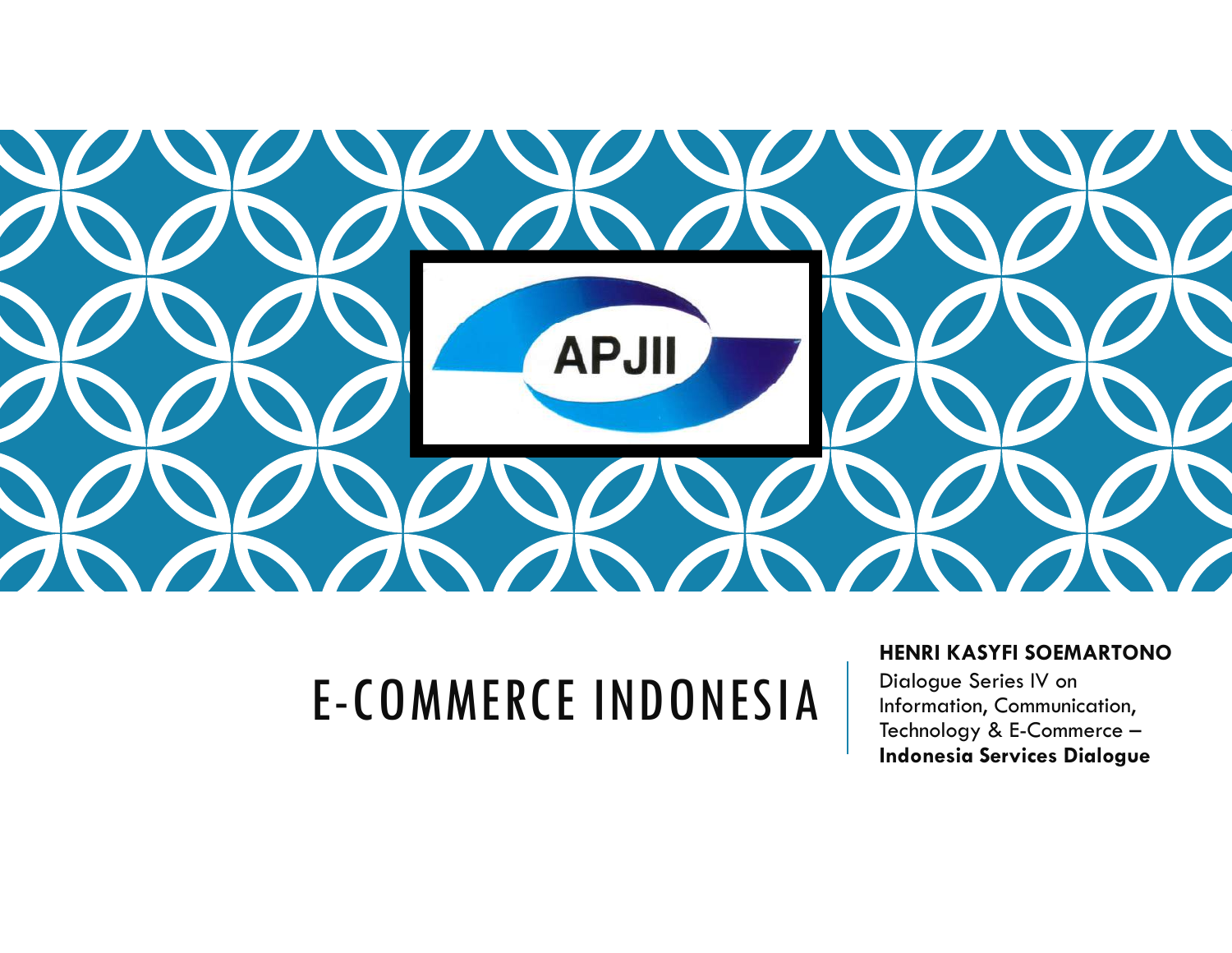

 $\begin{array}{rcl}\n & \text{DISCLAIMERS} & \text{S} & \text{Sing} \\
 \text{Unless otherwise stored; figures, graphics, illustration and other statistical numbers are based upon APJII's QA-2014 Internet yearly survey conducted in cooperation with The University of Indonesia.\n\end{array}$ Unless otherwise stated; figures, graphics, illustration and other statistical numbers are based upon APJII's Q4-2014 Internet yearly survey conducted in cooperation with The University of Indonesia.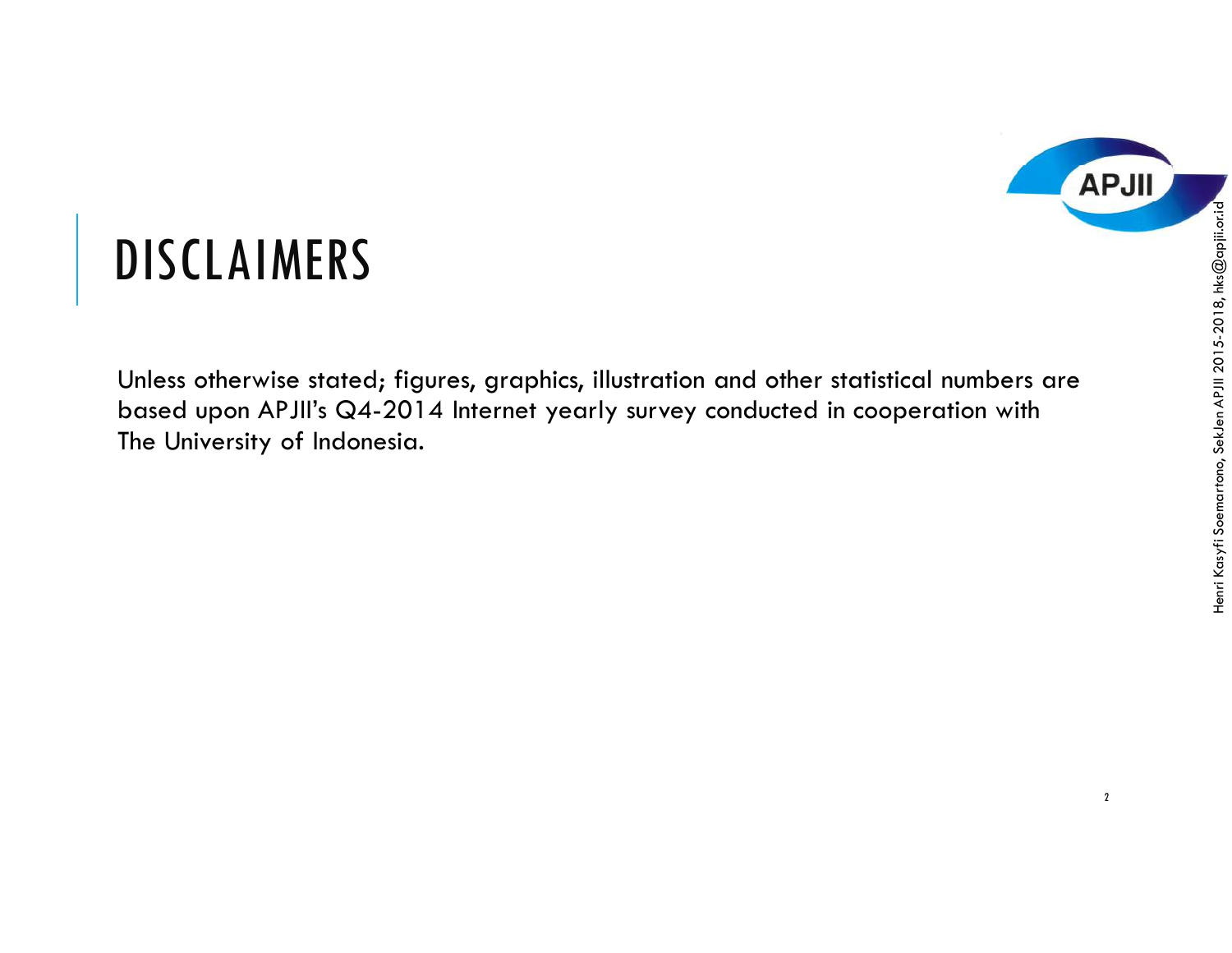

MDONESIA'S FACTS<br>
Only 40% population in Indonesia has bank accounts,<br>
but 85% population has mobile phone<br>
Browsing on mobile phone accounts to 661 pages per month per person<br>
Highest in the world

Mobile advertising impression is #2 highest in the world

Source: SES Jakarta, 2014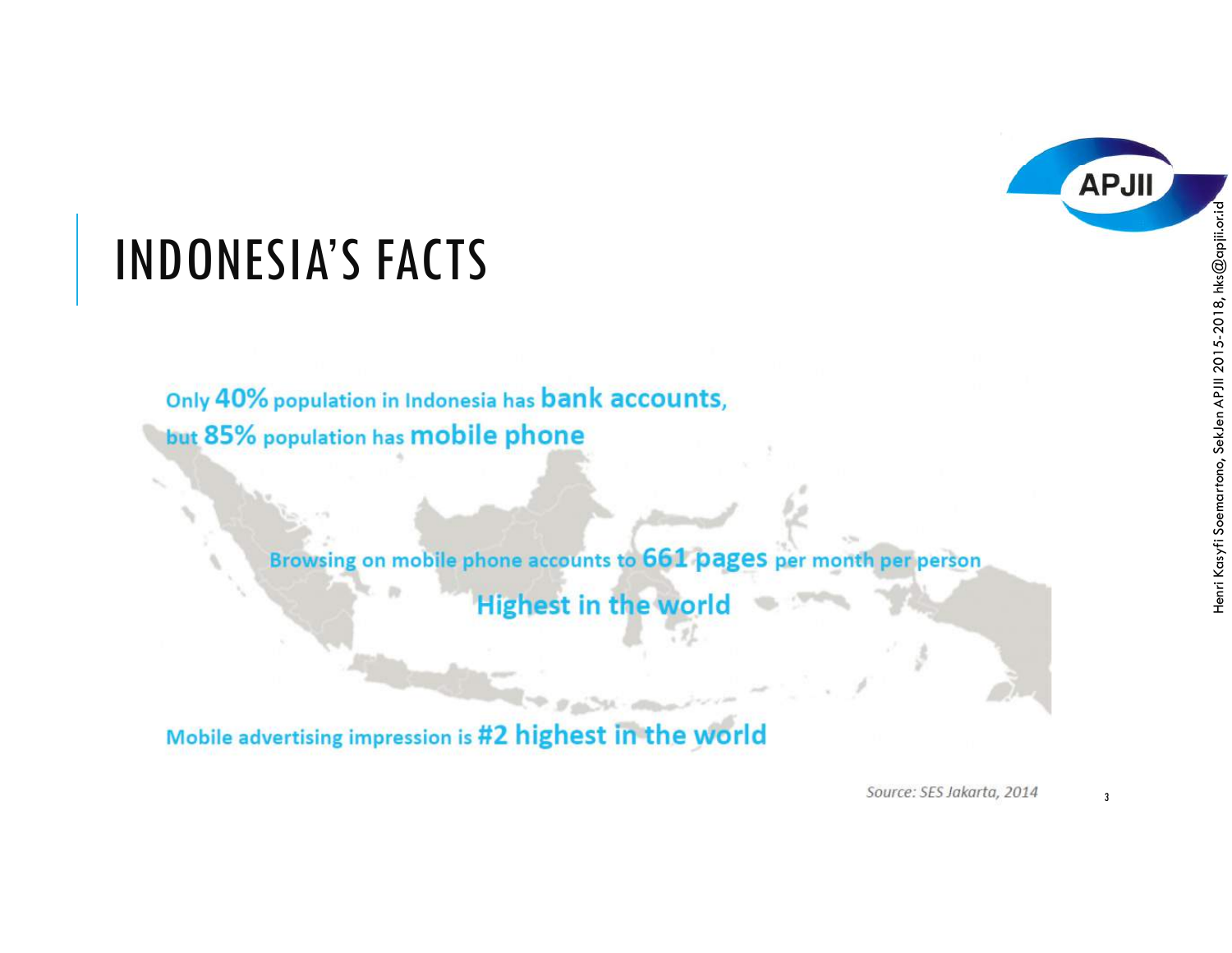



Jumlah Pengguna Internet

Jumlah Penduduk Indonesia

Penetrasi Pengguna Internet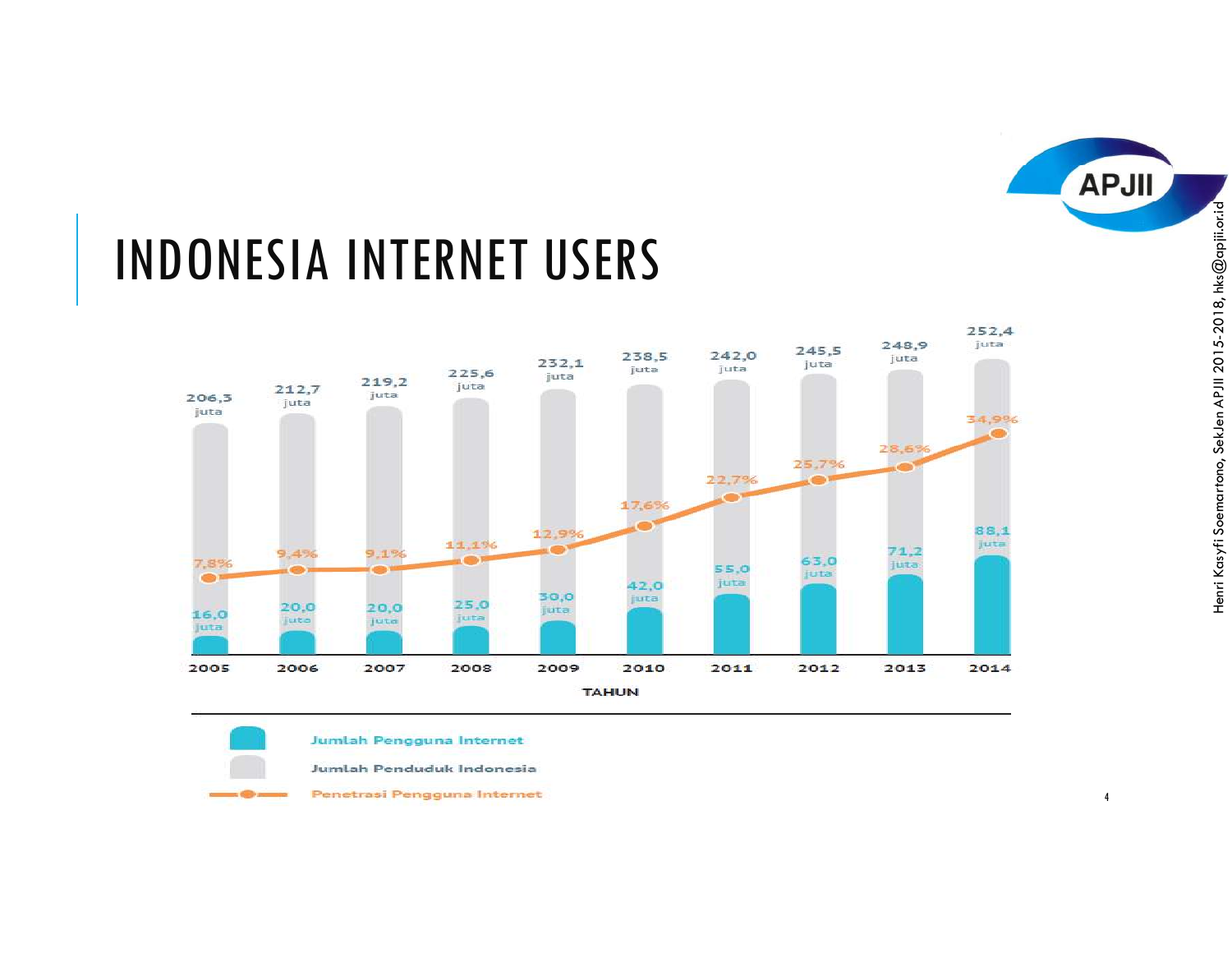



## Penetrasi Pengguna Internet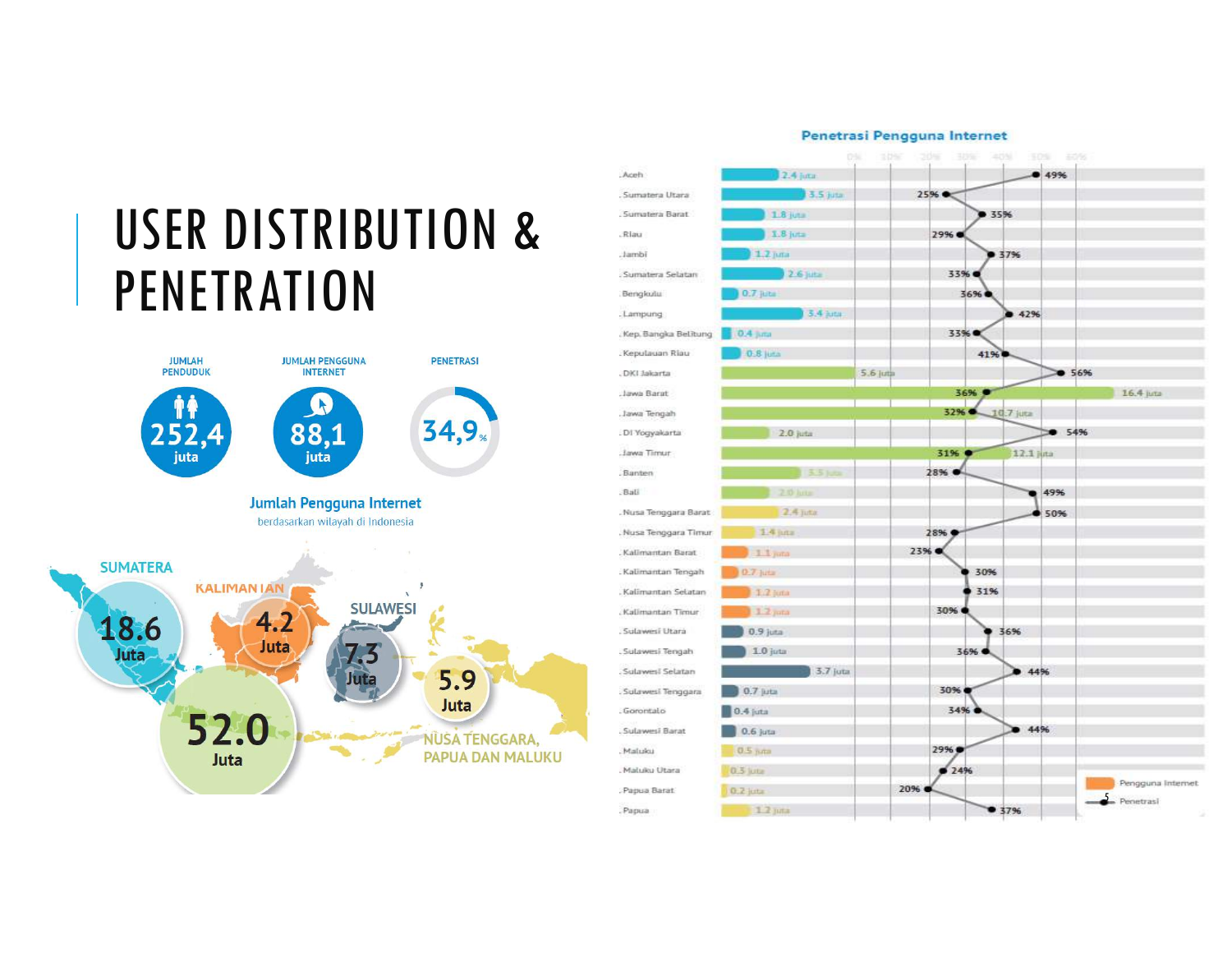





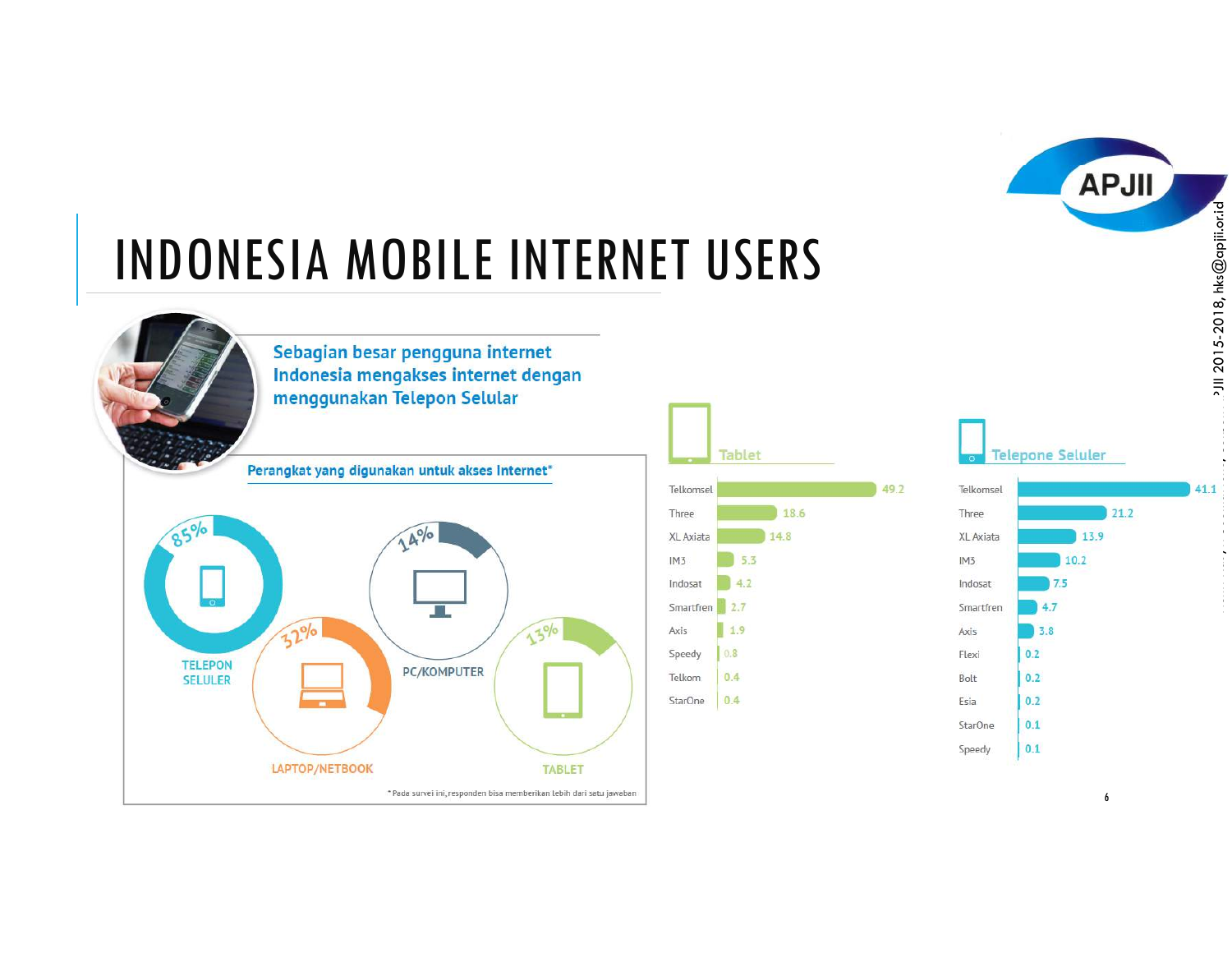

But less than half of Indonesia's internet users spend 3 hours or more online each day, and form an important segment of online shoppers, according to the market research company Markplus Insight. In Vietnam, a smaller e-commerce market, some 62% of internet users spend an average of 3 hours or more surfing the web a day. And average time spent online among China's 618 million internet users is already 3.6 hours.



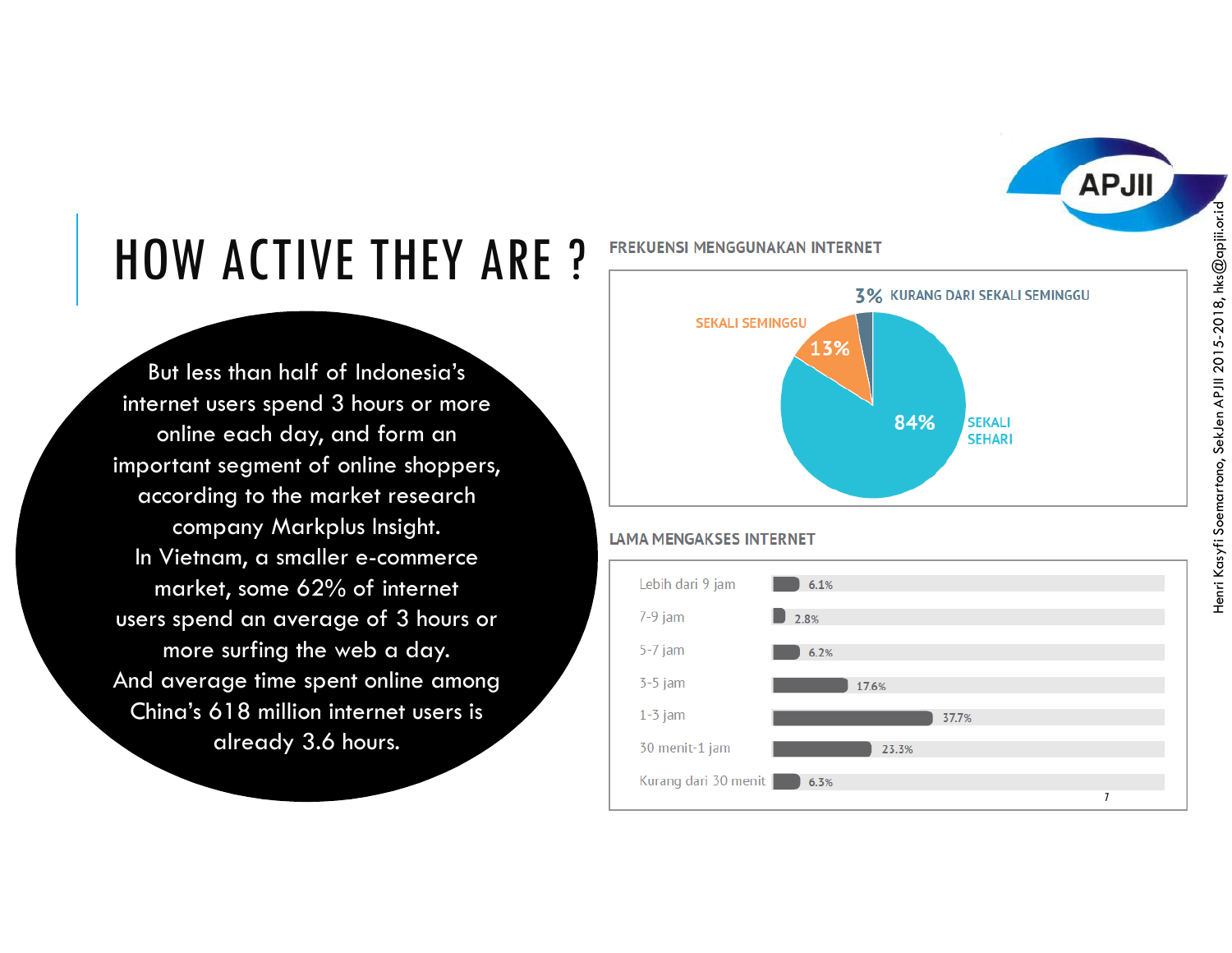

|           | 2013     | 2014     | 2015     | 2016     |  |
|-----------|----------|----------|----------|----------|--|
|           | \$181.62 | \$274.57 | \$358.59 | \$439.72 |  |
|           | \$118.59 | \$127.06 | \$135.54 | \$143.13 |  |
| ő,        | \$18.52  | \$20.24  | \$21.92  | \$23.71  |  |
| $\bullet$ | \$16.32  | \$20.74  | \$25.65  | \$30.31  |  |
|           | \$1.79   | \$2.60   | \$3.56   | \$4.89   |  |

| E-COMMERCE IN INDONESIA                             |               |          |          |          |          |                                           |                                |                                       |                                                              |                             |  |  |
|-----------------------------------------------------|---------------|----------|----------|----------|----------|-------------------------------------------|--------------------------------|---------------------------------------|--------------------------------------------------------------|-----------------------------|--|--|
|                                                     |               |          |          |          |          | Online Sales vs Retail Sales in Indonesia |                                |                                       |                                                              | $5-2018$ , hks $@$ api      |  |  |
| <b>B2C</b> eCommerce<br>untry 2013-2016<br>billion) |               | 2013     | 2014     | 2015     | 2016     |                                           | Online Sales Estimate<br>(USD) | <b>Retail Sales Estimate</b><br>(USD) | Online<br>Sales As a<br>Percentage of<br><b>Retail Sales</b> | <b>201</b><br><b>III</b> 4A |  |  |
|                                                     | $\star$ ):    | \$181.62 | \$274.57 | \$358.59 | \$439.72 | Year                                      |                                |                                       |                                                              | SekJen                      |  |  |
|                                                     |               | \$118.59 | \$127.06 | \$135.54 | \$143.13 | 2013                                      | \$1.8 billion                  | \$363.42 billion                      | 0.5%                                                         | Soemartono,                 |  |  |
|                                                     | $\frac{1}{2}$ | \$18.52  | \$20.24  | \$21.92  | \$23.71  | 2014                                      | \$2.6 billion                  | \$411.29 billion                      | 0.6%                                                         | Henri Kasyfi                |  |  |
|                                                     | $\bullet$     | \$16.32  | \$20.74  | \$25.65  | \$30.31  | 2015                                      | \$3.56 billion                 | \$473.91 billion                      | 0.7%                                                         |                             |  |  |
|                                                     |               | \$1.79   | \$2.60   | \$3.56   | \$4.89   | 2016                                      | \$4.49 billion                 | \$543.07 billion                      | 0.8%                                                         |                             |  |  |

Source: Insideretail Source: Statista

8

Henri Kasyfi Soemartono, SekJen APJII 2015-2018, hks@apjii.or.id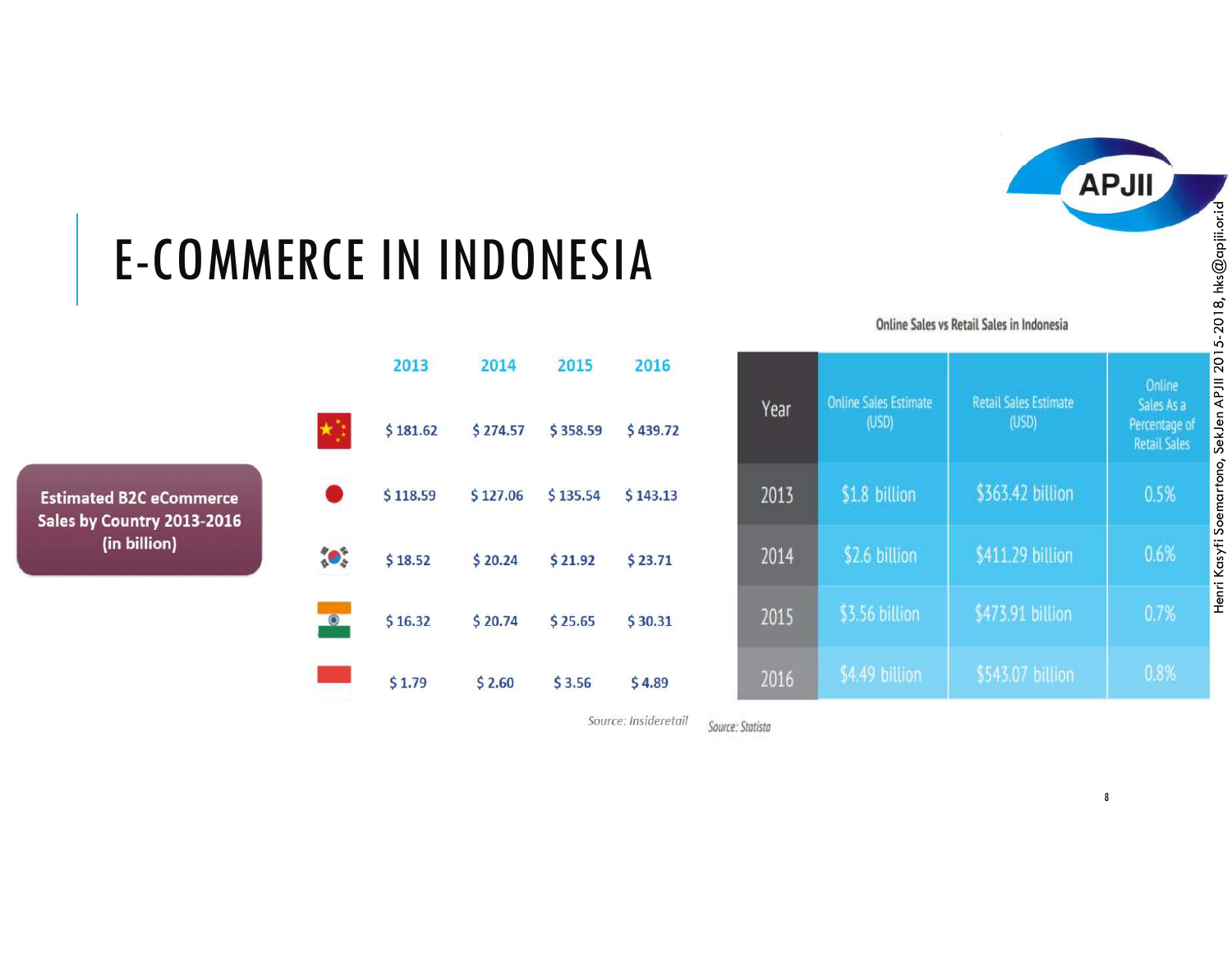

# **ONLINE SHOPPING — BUYER SIDE**<br>
Mencari informasi di Internet<br>
mengenai jasa/produk yang<br>
akan dibeli<br> **Engguna Internet yang**<br>
Pernah berbelanja online<br> **Engguna Internet yang**<br> **Engguna Internet yang**<br> **Engguna Internet**





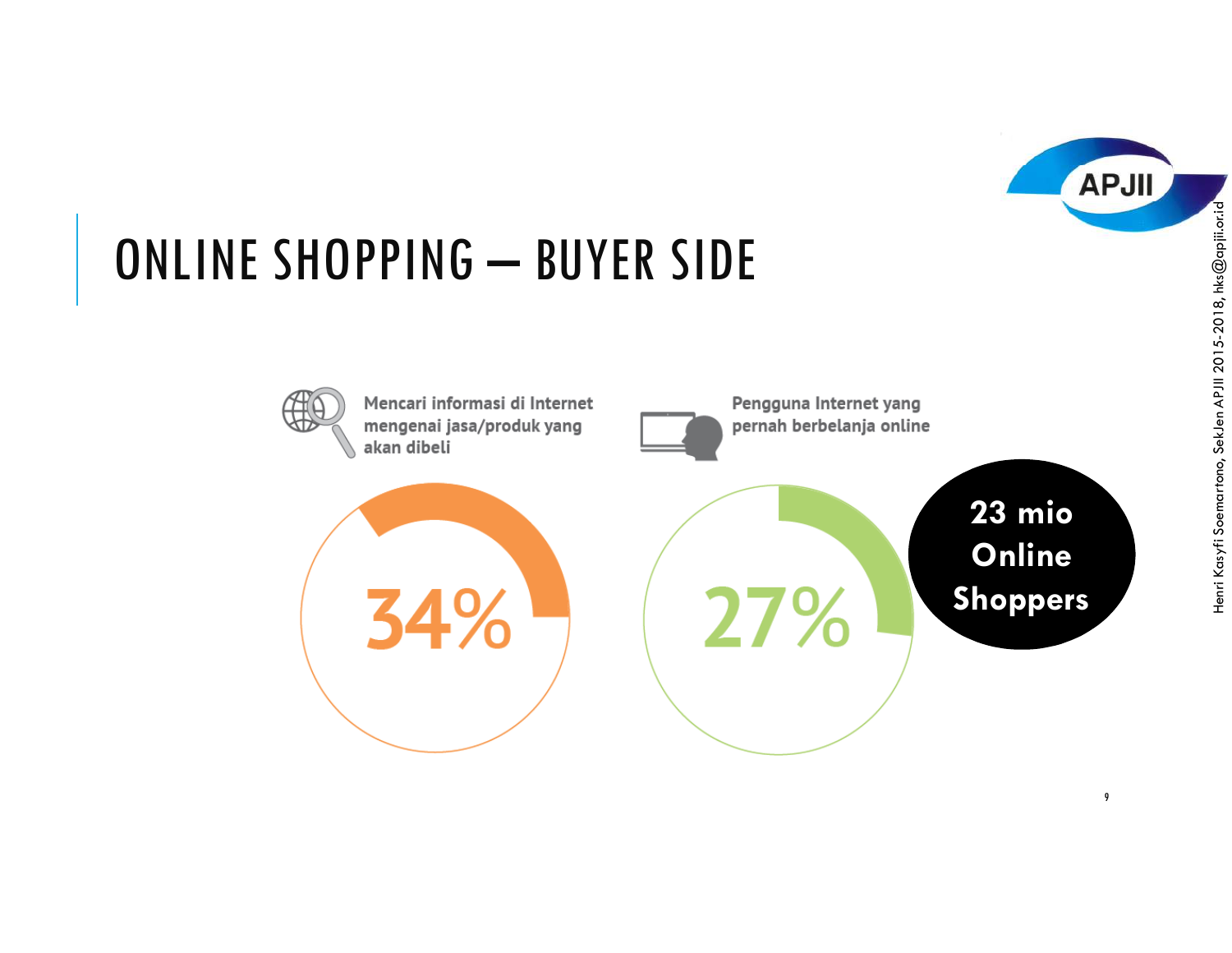



Sumber: Nielsen Global Survey of E-Commerce, Q1 2014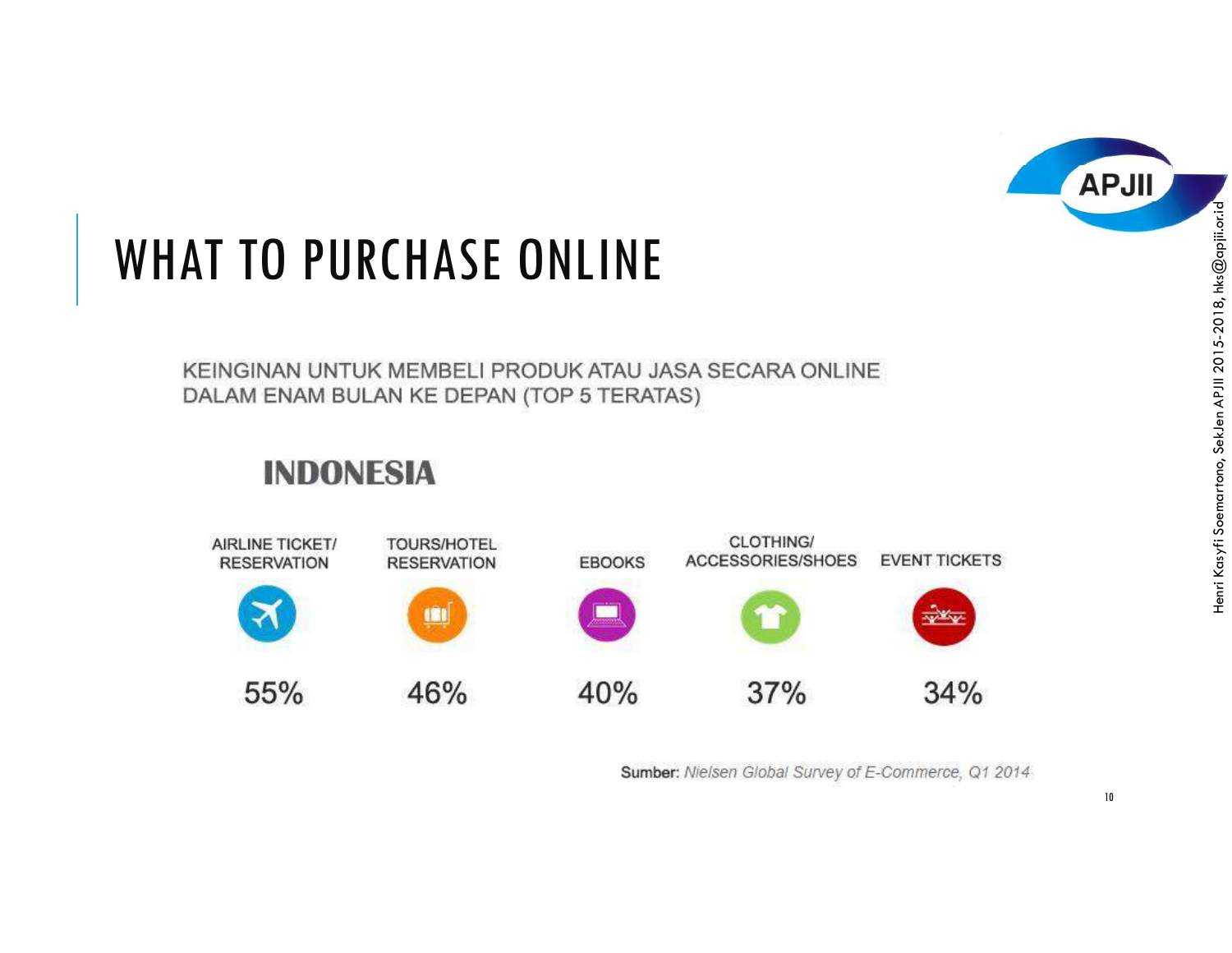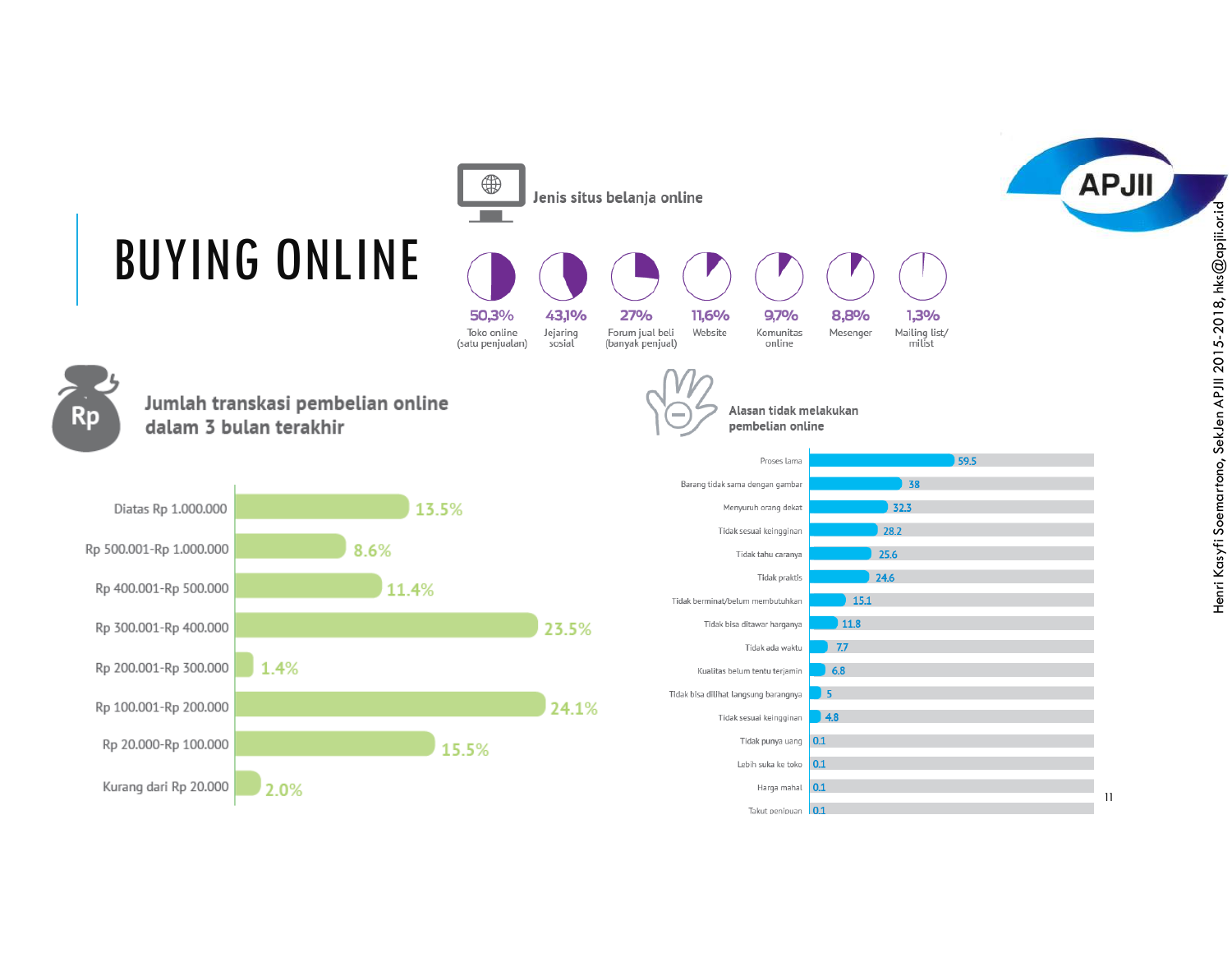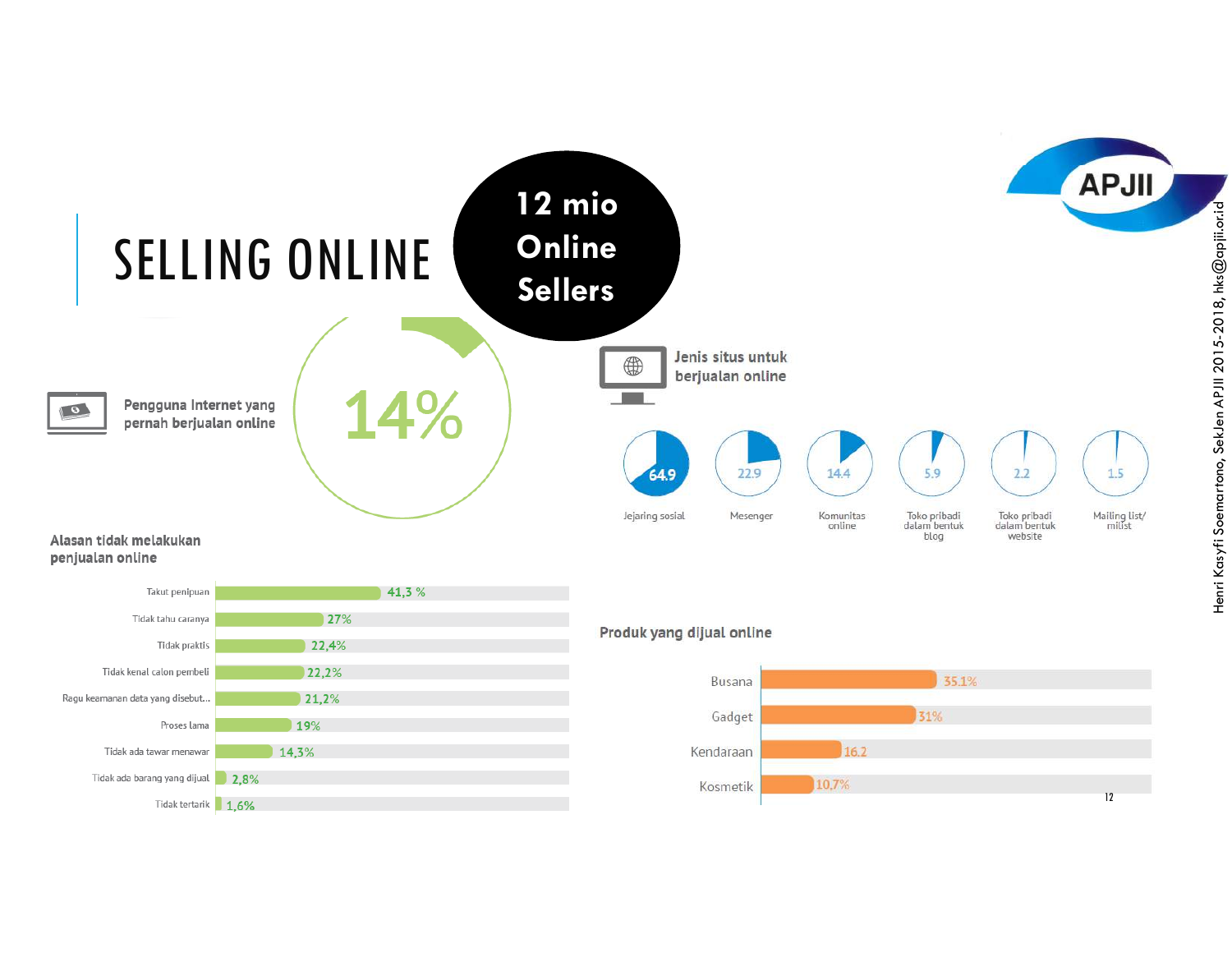# HOW TO PAY OR TO GET PAID ONLINE<br>
Engguna Internet yang memiliki<br>
lat transaksi elektronik yang<br>
lat transaksi elektronik yang<br>
Sigunakan pengguna internet<br>
Sigunakan pengguna internet<br>
Sigunakan pengguna internet<br>
Sigunak



Bank Transfer

**APJII** 



Breakdown Of Payment Methods in Indonesia (2013)



76%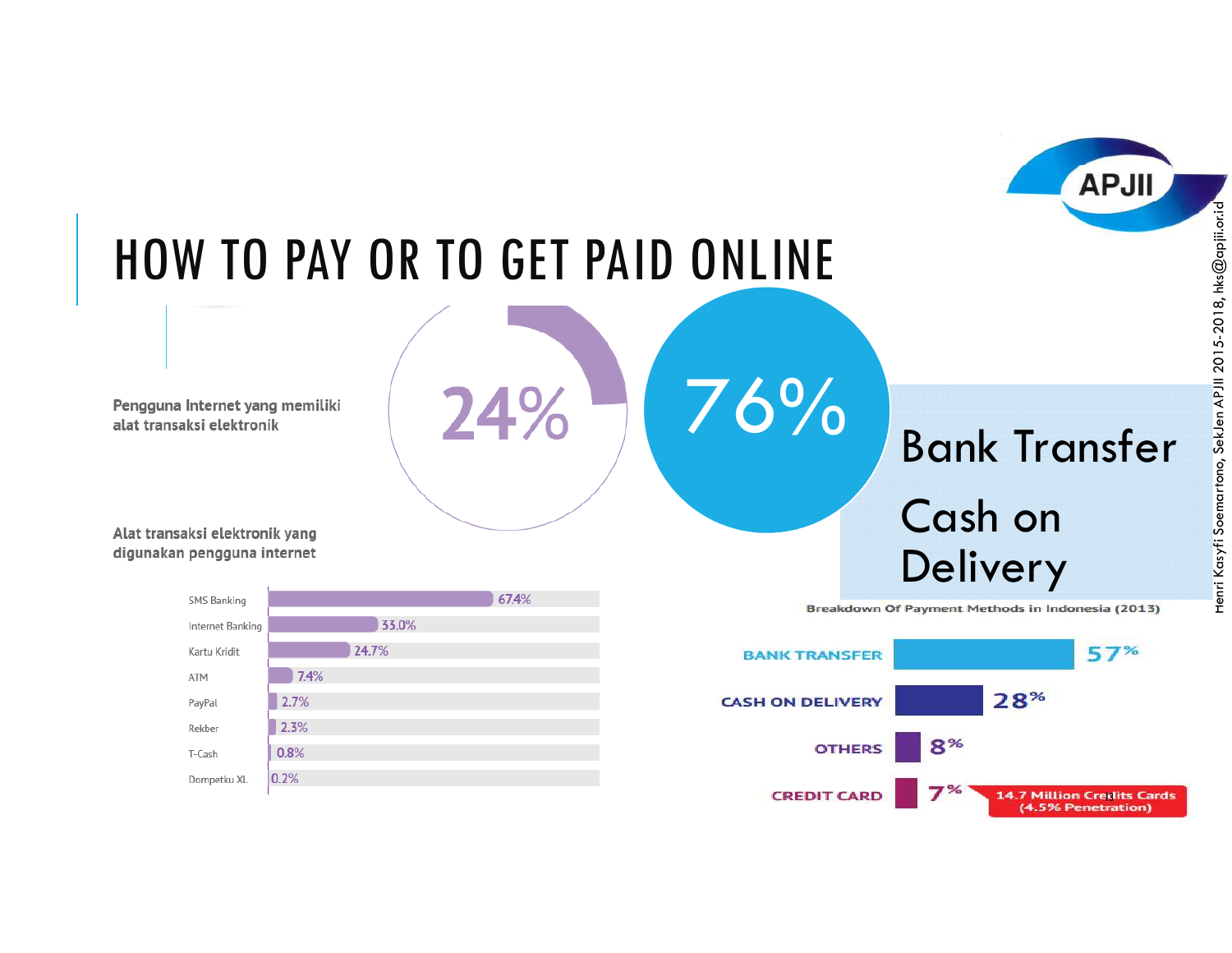# STRONG GROWTH AHEAD, YET ISSUES TO SOLVE

## Payment Issues

- "Transaction "Transaction Facilitated, not necessarily completed online"
- 28% COD<br>• 57% Bank
- 57% Bank Transfer<br>• 7% CC
- 7% CC<br>• 8% oth
- 8% others
- 8% others Innovative Payment Method

# Logistics Issues

- Better logistic infrastructure , IT System upgraded
- E-Comm verticals, tighter geographic focus

# Unique Business Mix

- SMB : 99% of companies
- 40 mio SMBs
- 40 mio SMBs Lack of Tech Expertise
- Still looking for ID's Alibaba

14

**APJII**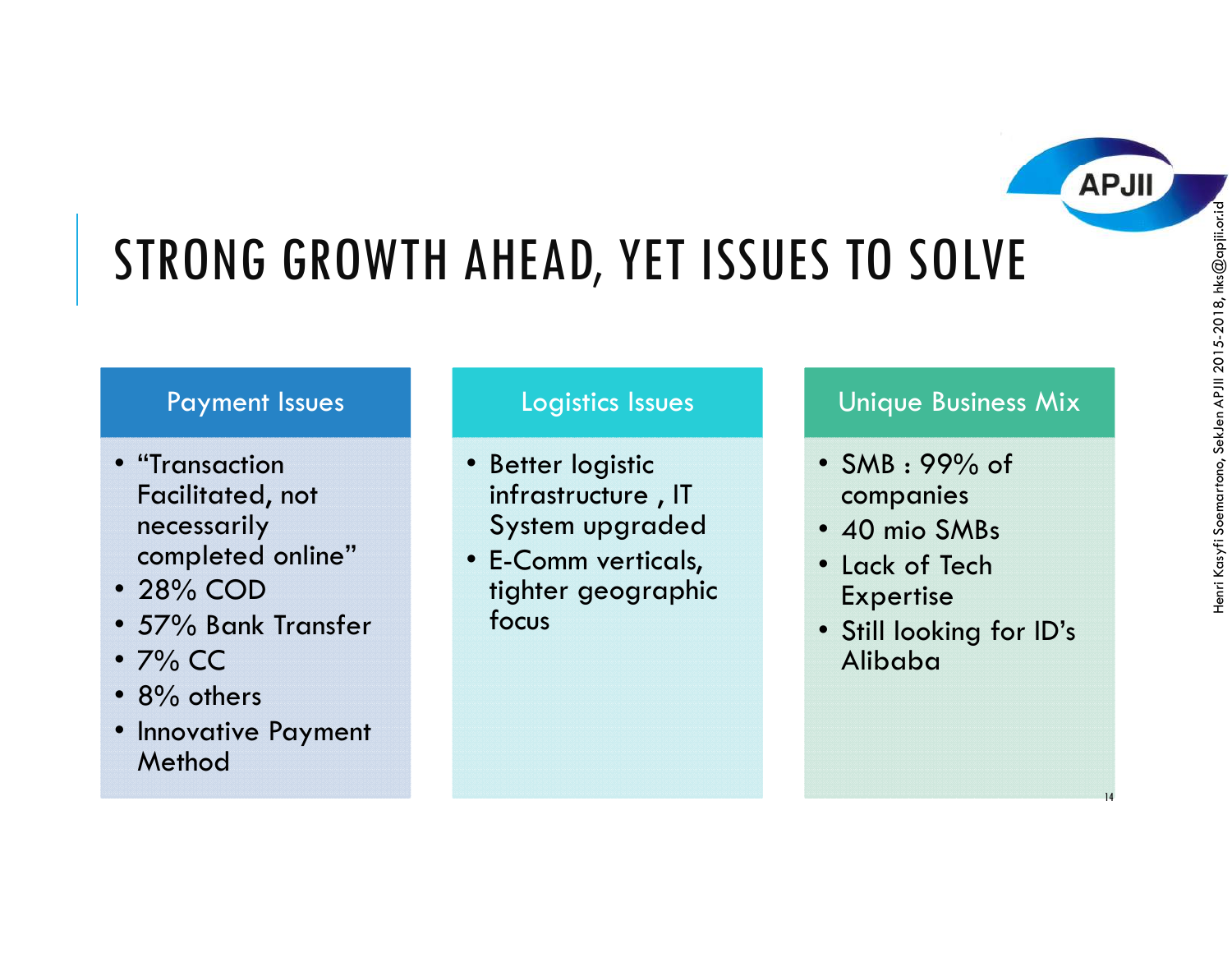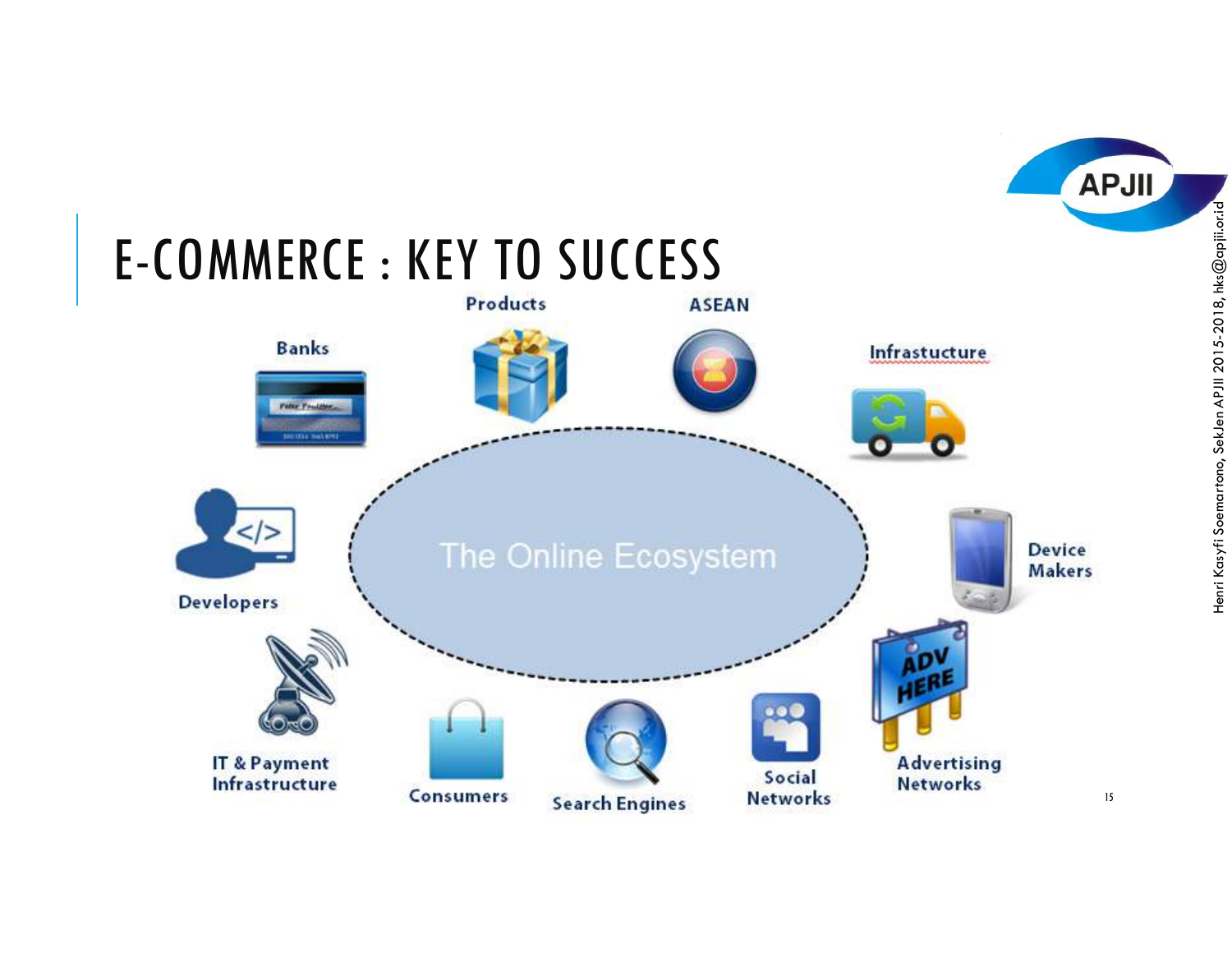

Henri Kasyfi Soemartono, SekJen APJII 2015-2018, hks@apjii.or.id

**APJII**